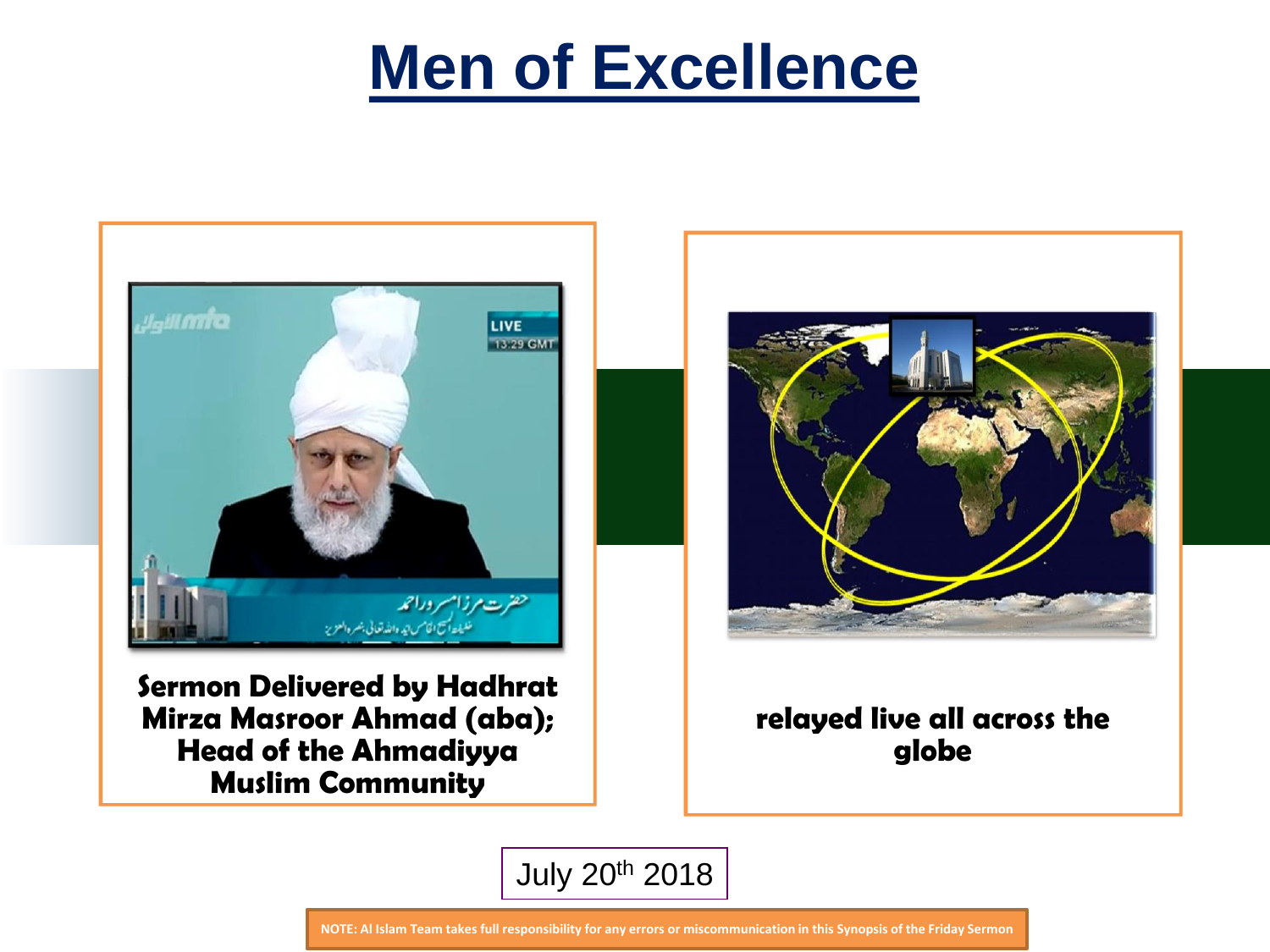# **Summary slide Men of Excellence**

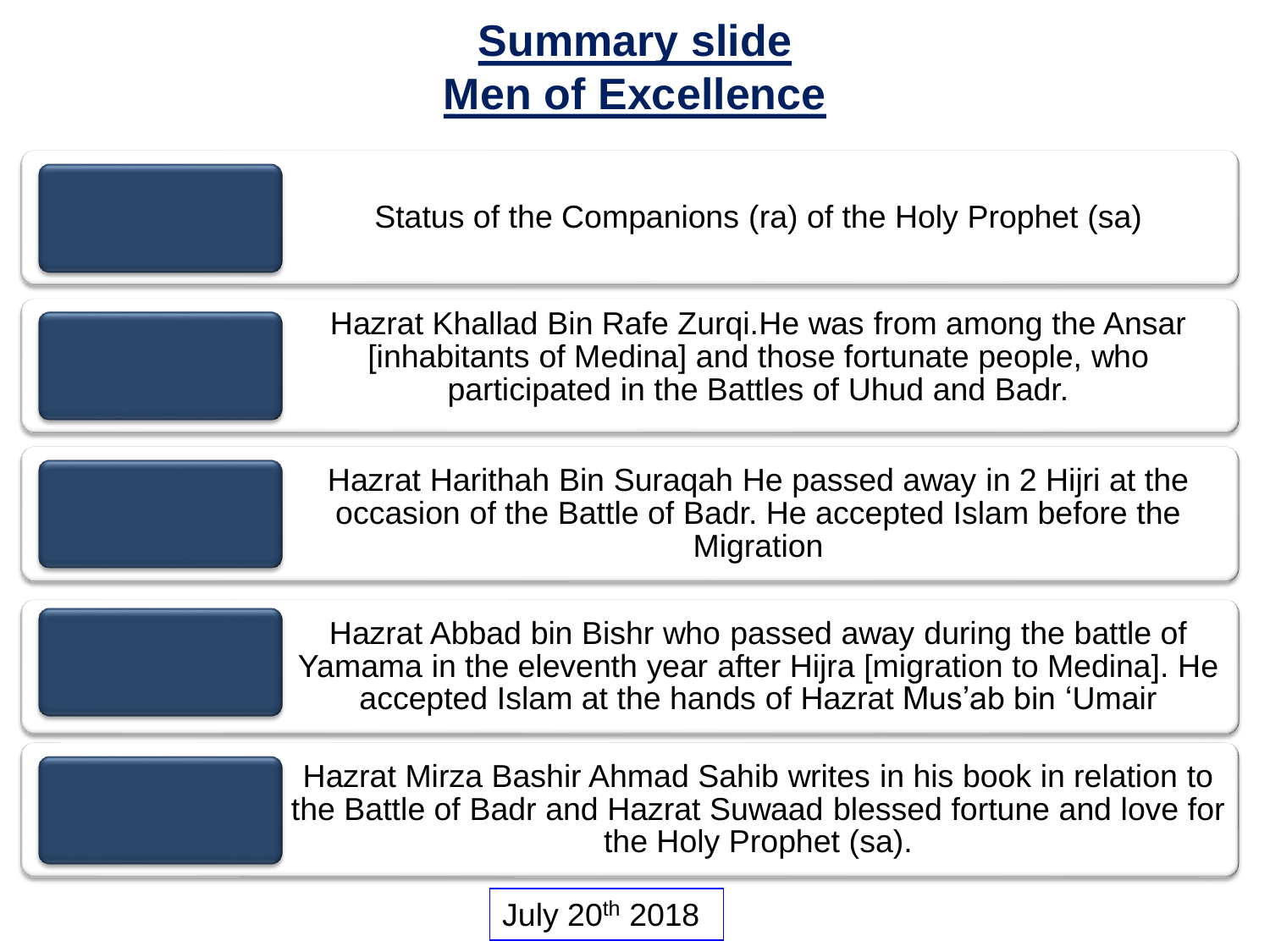**Bin Rafe Zurqi**

He was from among the Ansar [inhabitants of Medina] and those fortunate people, who participated in the Battles of Uhud and Badr.

God Almighty granted him many children. He and his brother travelled to take part in the battle of Badr and when we reached a place called Bareed, their camel gave up and sat down. Upon this, Hazrat Khallad Bin Rafe Zurqi prayed, 'O Allah we make this vow to you that if you return us to Medina, we will sacrifice this camel.'

July 20th 2018

Men of

**Excellence** 

#### **Hazrat Khallad**

companion of the Holy Prophet (sa)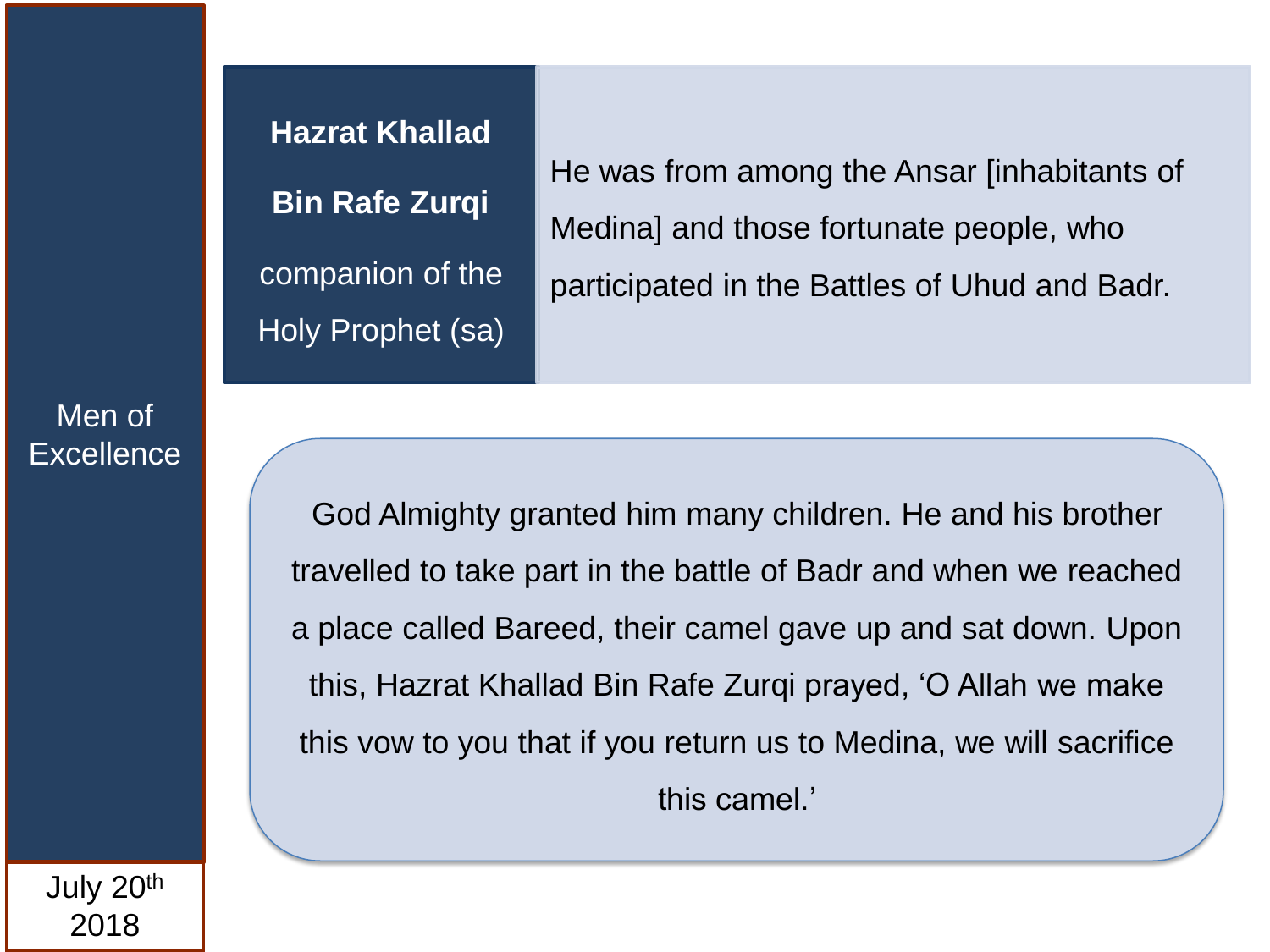At that time, the Holy Prophet (sa) was passing by and when he found out about the camel, he prayed for the animal and mixed his saliva in some water. This water was poured into the camel's mouth and then some upon its neck, its shoulders, its hump, its back and its tail.

The Holy Prophet supplicated, *'O Allah make it possible for Rafe and Khallad to ride on it and to reach their destination.'* 

The Holy Prophet (sa) left. Hazrat Khallad Bin Rafe Zurqi says that we caught up with the Holy Prophet (sa) at Mansaf, while our camel was at the forefront of the caravan. When the Messenger of Allah (sa) saw us, he smiled. (Due to the prayer of the Holy Prophet (sa), the camel's weakness had completely vanished.)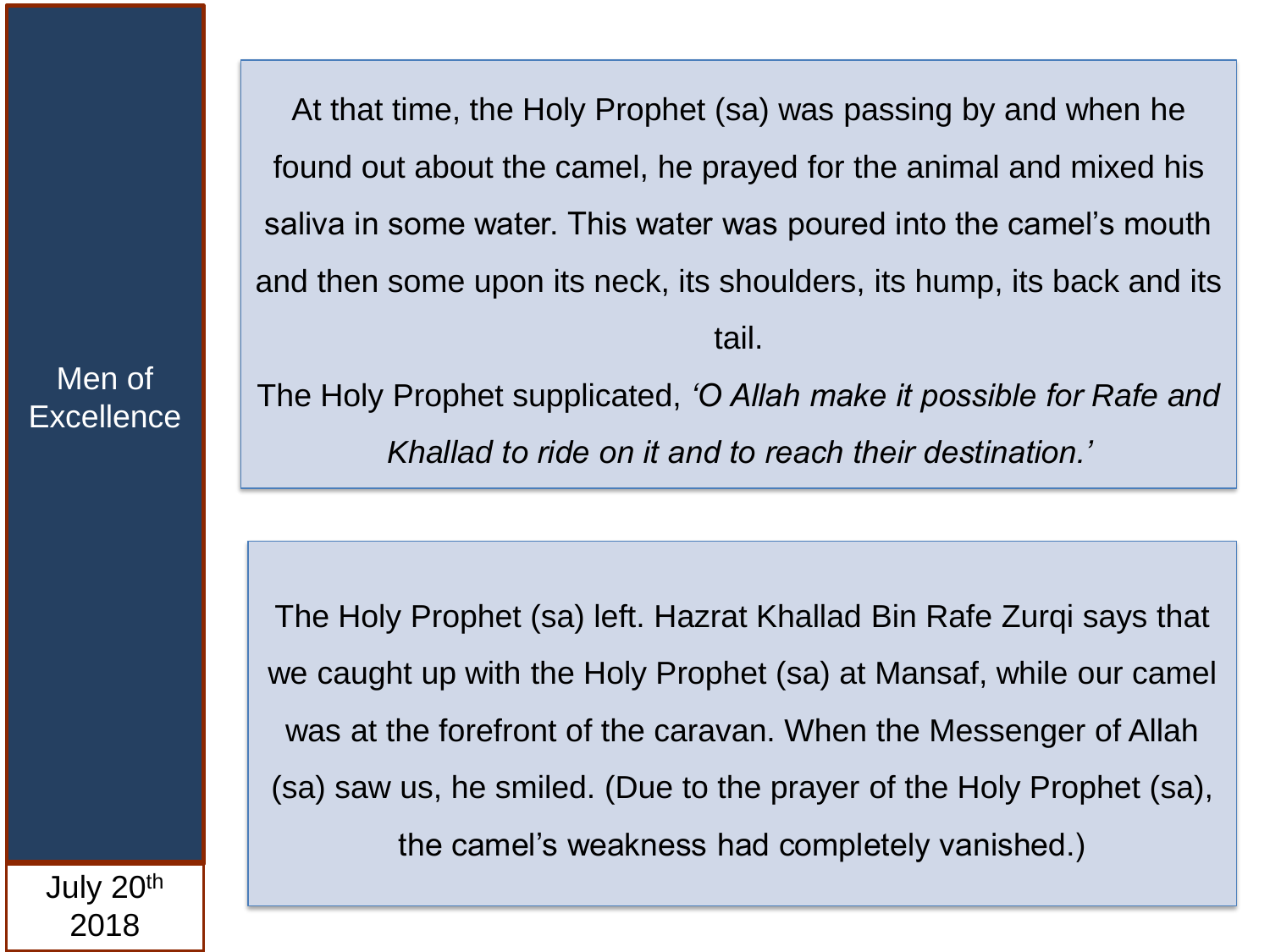We continued travelling until we reached Badr. While returning from Badr, when we reached Musalla, the camel sat down again, upon which my brother slaughtered it and distributed its meat, which we gave out as sadaqah [charity]." They had made a vow that once they reach a certain place, they will slaughter it. Thus, they acted accordingly.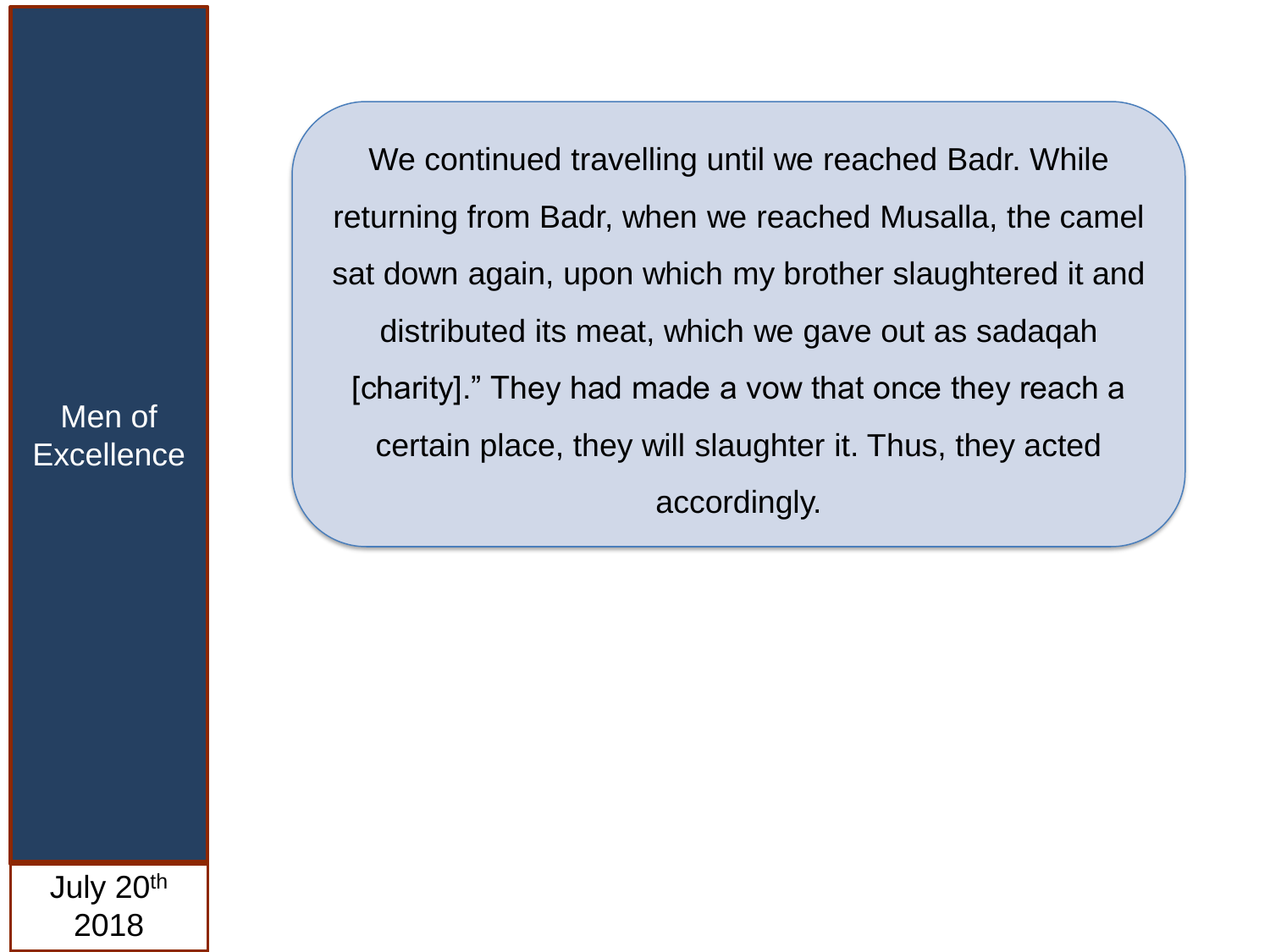**Hazrat Harithah Bin Suraqah** companion of the Holy Prophet (sa)

Passed away in 2 Hijri at the occasion of the Battle of Badr. He accepted Islam before the Migration along with his mother, while his father had already passed away.

The Holy Prophet (sa) formed a pact of brotherhood between him and Hazrat Saib Bin Usman Bin Maz'oon. It was a pact, a covenant between the two brothers, which he made. Abu Na'eem related that Hazrat Harithah Bin Suraqah used to treat his mother with great kindness.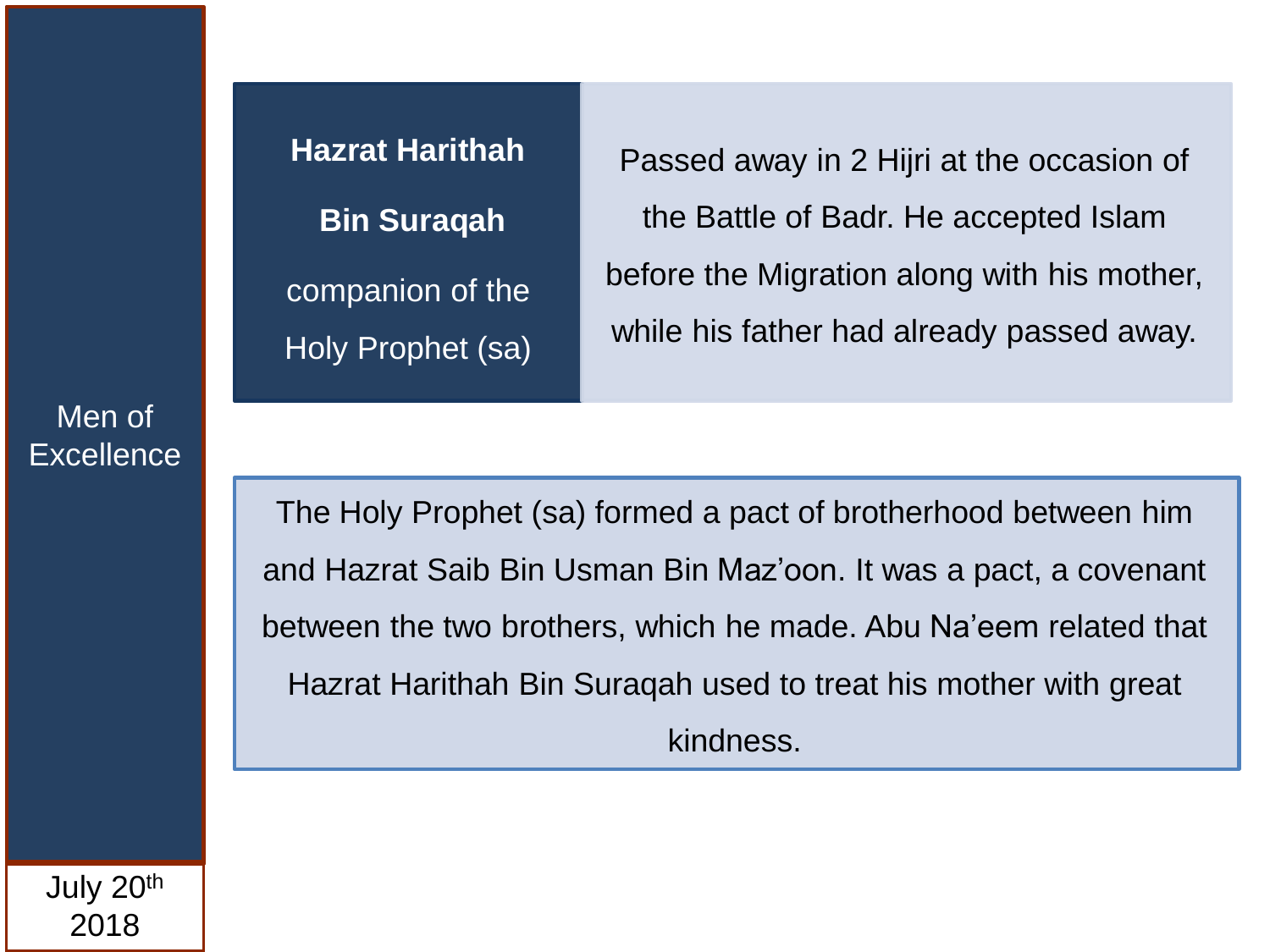Hazrat Haritha Bin Suraqah once requested saying, *"O Prophet of Allah (sa)! Pray for me to embrace martyrdom."*

Hence, the Holy Prophet (sa) prayed for him and on the day of the Battle of Badr, when the horsemen were called, he [Haritha], may Allah be pleased with him, was the first to emerge and he was also the first to be martyred.

When Hazrat Haritha's mother, Hazrat Rubai'ah, received the news of his martyrdom, she went to the Holy Prophet (sa) and said*, "you are aware of how much I loved Haritha. He used to serve me greatly. If he is among the inhabitants of paradise, I will bear this with patience. However, if this is not the case, only God knows better what will happen to me." The Holy Prophet (sa) said, "O mother of Haritha! There isn't just one paradise. Rather, there are several paradises and Haritha is in the highest paradise."* Upon this, she said, *"I will most certainly be patient."* 

Men of **Excellence**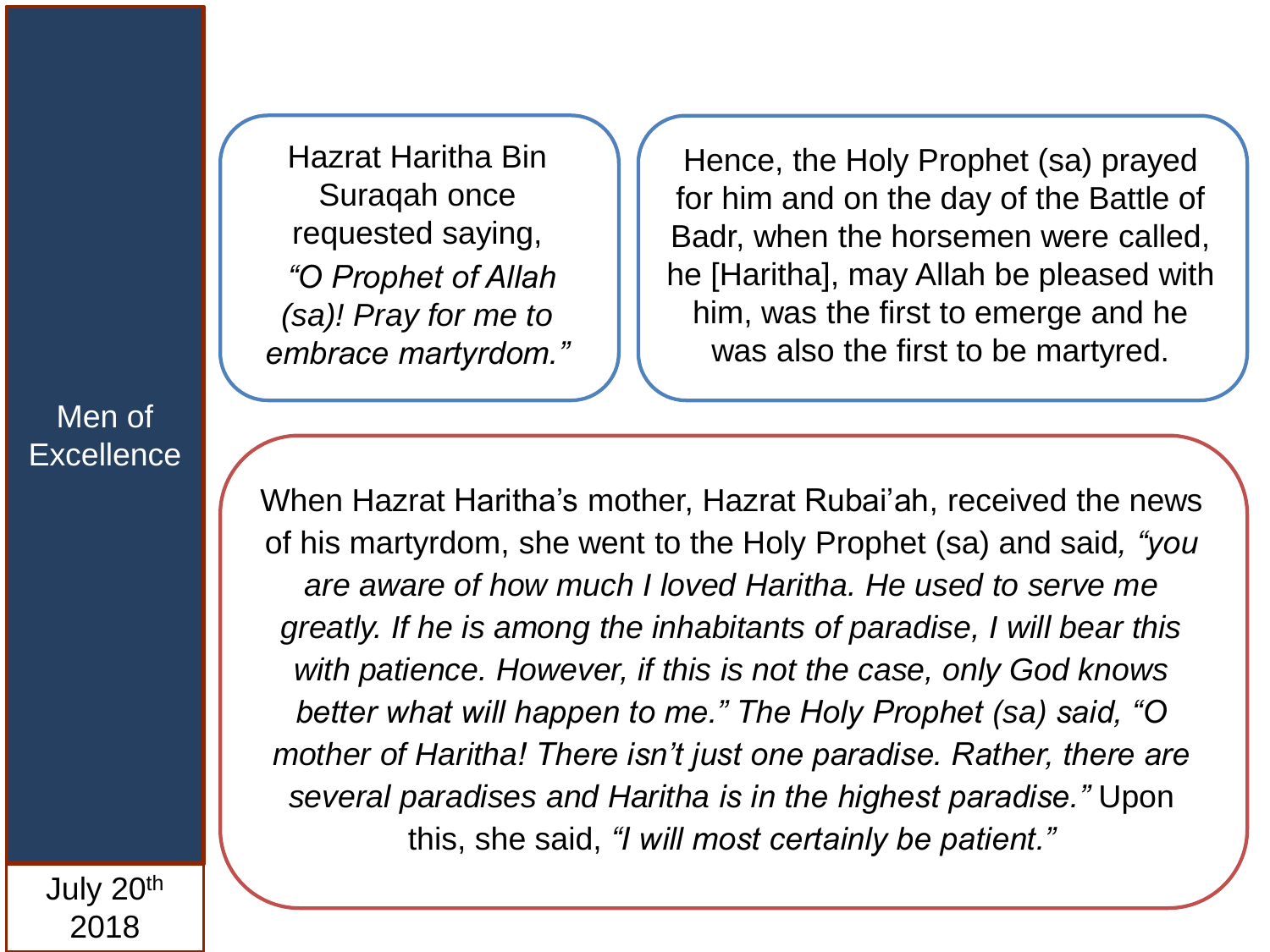## **People of Badr**

With regards to the people of Badr, God Almighty said that they may do as they please, as paradise has been made incumbent upon them. God Almighty said to the people of Badr that they may do as they please, as paradise has been made incumbent upon them.

However, this did not mean that they may do whatever they like and that despite committing sins, paradise will be incumbent upon them. Rather, it signified that they would no longer be able to act in a manner, which was contrary to the teachings of God Almighty and that God Almighty would Himself guide them.

July 20th 2018

Men of

**Excellence**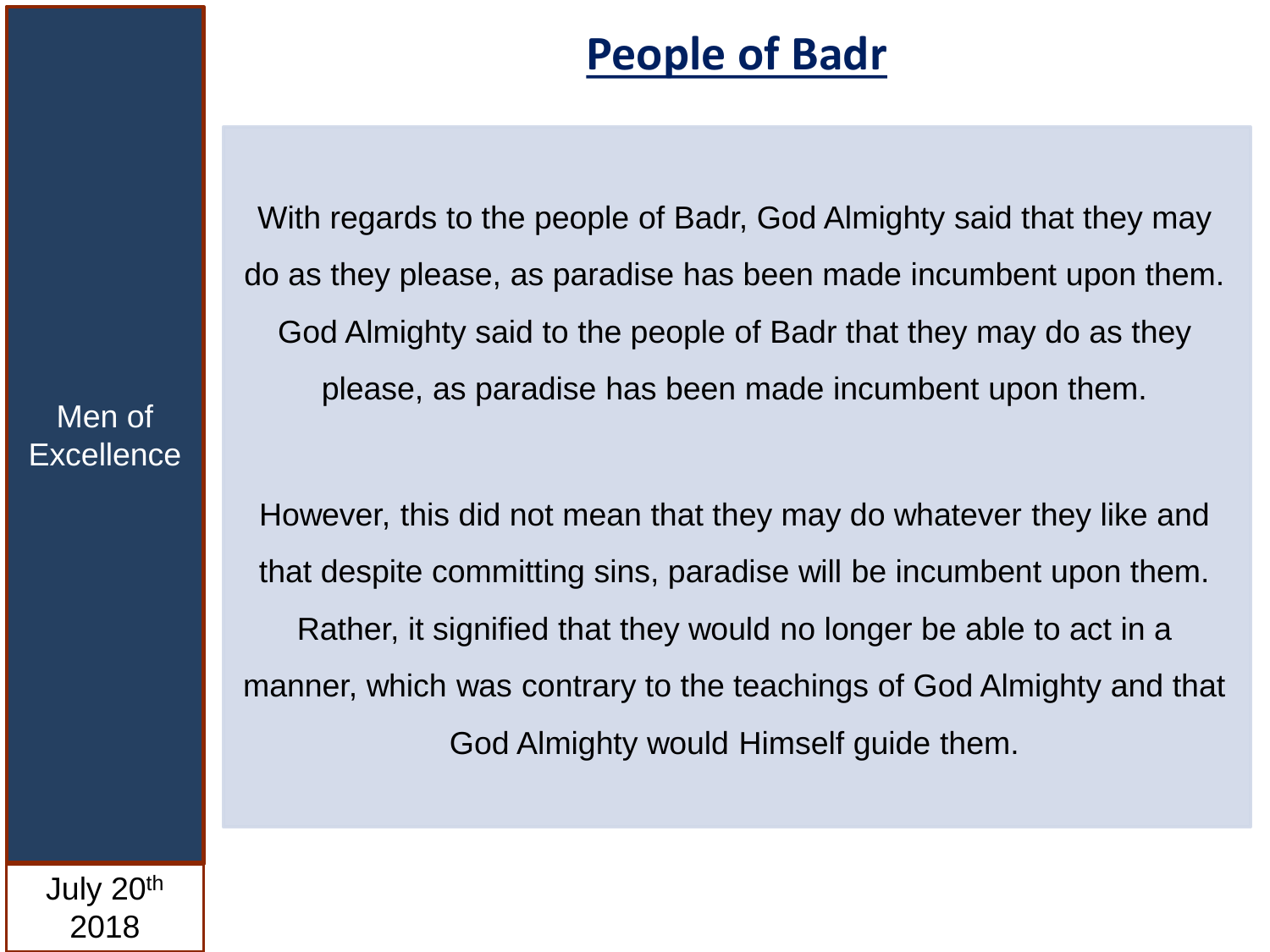**Hazrat Abbad bin Bishr** companion of the Holy Prophet (sa)

Passed away during the battle of Yamama in the eleventh year after Hijra [migration to Medina].

Hazrat Abbad bin Bishr's title was Abu Bishr and Abu Rabi. He belonged to the tribe of Banu Abd-ul-Ash'al. He only had one daughter, who also passed away.

In Medina, he accepted Islam at the hands of Hazrat Mus'ab bin 'Umair, prior to Hazrat Sa'd bin Mu'adh and Hazrat Usaid bin 'Uzair.

At the time of forming bonds of brotherhood in Medina, the Holy Prophet (sa) formed a bond of brotherhood between him and Hazrat Abu Hudhaifa bin Uqba. Hazrat 'Abbad bin Bishr participated in the battles of Badr, Uhud, Khandaq and all other battles alongside the Holy Prophet (sa). He was among those companions, who were sent by the Holy Prophet (sa) in order to execute Ka'b bin Ashraf, a Jewish leader, who was a traitor, guilty of treason and was a master in the art of secret schemes and conspiracies.

Men of **Excellence**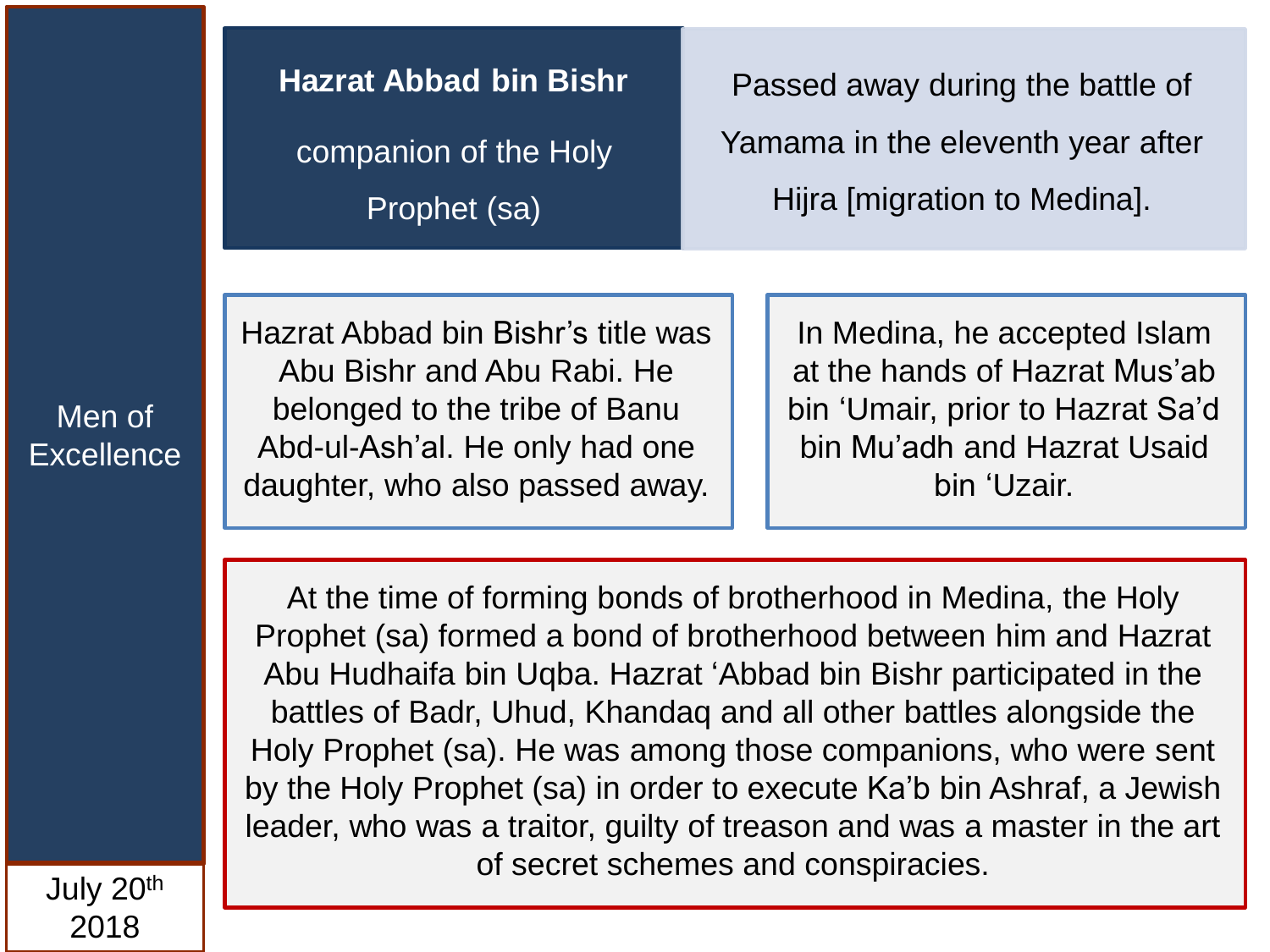When news of the execution of Ka'b became known, a tremor rippled through the city, and the Jewish people were deeply enraged.

The following day, in the morning, a delegation of the Jews presented themselves before the Holy Prophet (sa) and complained that their leader Ka'b bin Ashraf had been murdered in such and such way.

Men of **Excellence** 

The Holy Prophet (sa) listened to their comments and said, 'Are you also aware of the crimes which Ka'b is guilty of?' Then, the Holy Prophet (sa) briefly reminded them of all the evil schemes which Ka'b was guilty of, i.e., infraction of treaty, inciting war, sedition, use of foul language and conspiracy of assassination, etc. After this, the Holy Prophet (sa) said, '*At least from here onwards, you would do well to live in peace and harmony, and do not sow the seed of enmity, violence and disorder.'* As such, with the agreement of the Jews, a new treaty was drafted, and the Jews promised once again to live with the Muslims in peace and harmony, and to abstain from a course of violence and disorder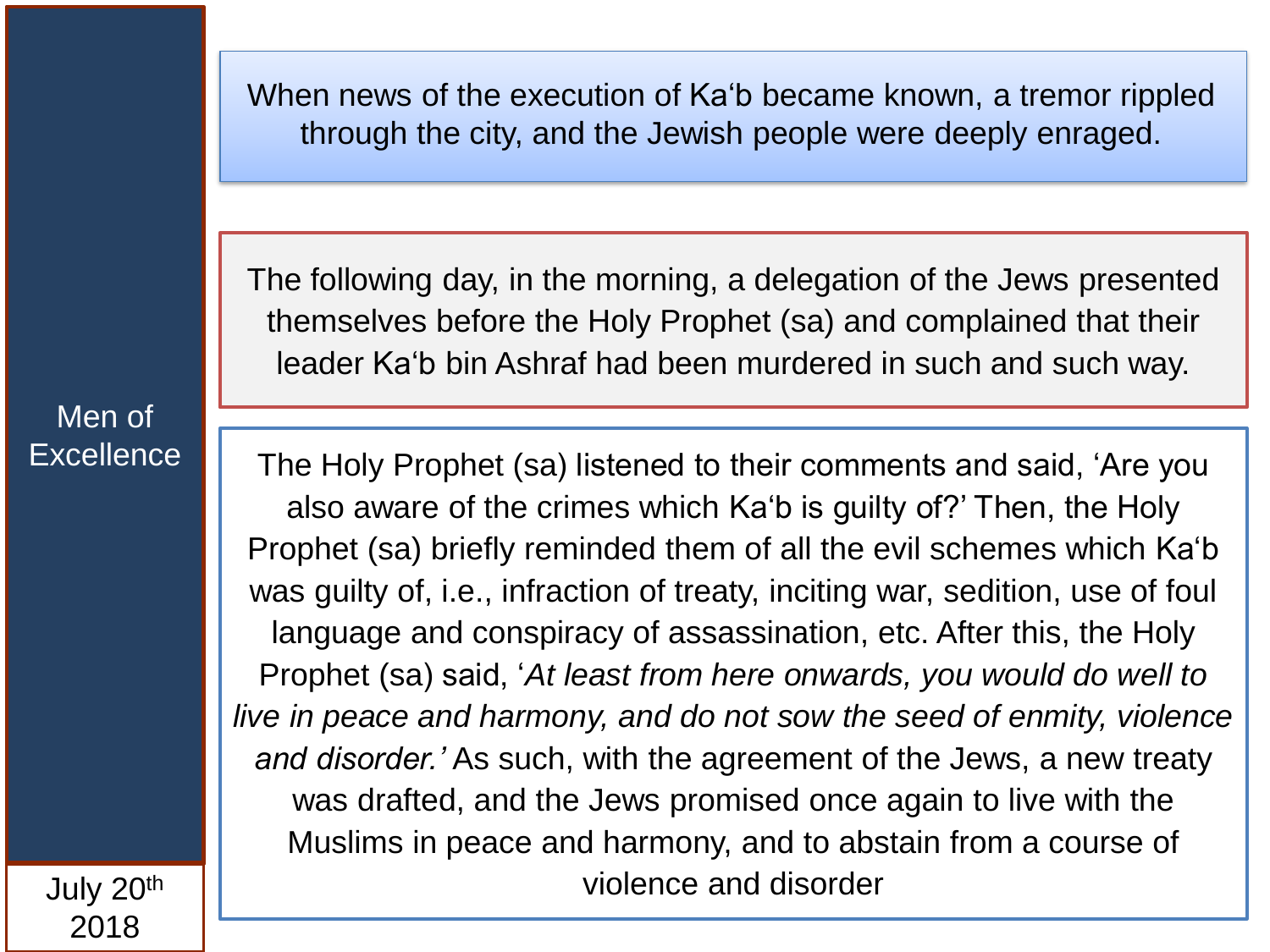Though, the execution was Ka'b bin Ashraf absolutely justified and he was deserving of this punishment. However, it should also be made clear that nowadays, extremists and governments misinterpret such incidents and believe that it is justified to execute [people] in this manner.

Men of **Excellence** 

First of all, disorder is not being spread in the manner it was being done then. Those people who are executed, are not among those who spread disorder. Secondly, on that occasion, it was only the criminal who was punished, not his family or anyone else. When these people execute [others], they kill innocent people, women and children and leaving many others handicapped and disabled.

Nevertheless, according to the rules and laws of today, this is not permissible. However, this form of punishment was applicable and compulsory at that time and it was prescribed by the government.

The Holy Prophet (sa) appointed Hazrat 'Abbad bin Bishr as the collector of the spoils of the battle of Hunain. The Holy Prophet (sa) appointed him as the supervisor of security around the Holy Prophet (sa) during the battle of Tabuk. He was counted among the outstanding companions.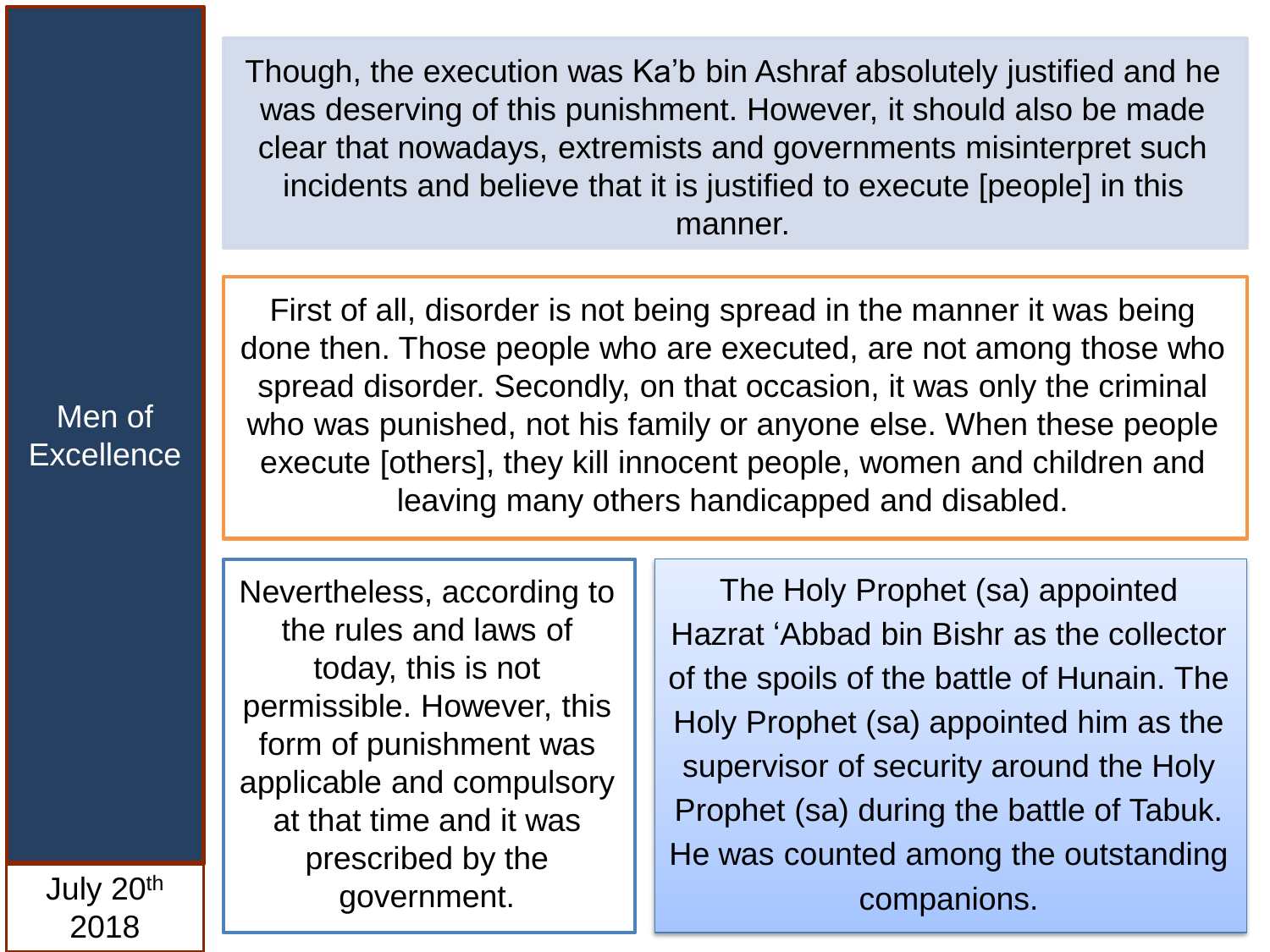### **Hazrat 'Aisha has narrated**

There were three individuals from among the Ansar], above whom no other Ansari companion could be given precedence. All of them belonged to the tribe of Banu 'Abd-ul-Ash'al; and they are, Hazrat Sa'd bin Mu'adh, Hazrat Usaid bin Uzair and Hazrat Abbad bin Bishr. Hazrat Abbad Bin Bishr was martyred during the battle of Yamama at the age of 45.

"The Holy Prophet (sa) performed the Tahajjud prayer in my house, and then he heard the voice of Abbad who was praying in the Mosque. The Holy Prophet (sa) asked, 'O Aisha! Is this the voice of Abbad?' I said, 'Yes.' The Holy Prophet (sa) said, 'O Allah! Show mercy to Abbad!' He was also amongst the companions who travelled at the time of the Sulah Hudaibiya. There is an incident from the battle of Zaatul Riqaa when Hazrat Abbad bin Bishr, was offering prayers at night, while camping on the battle field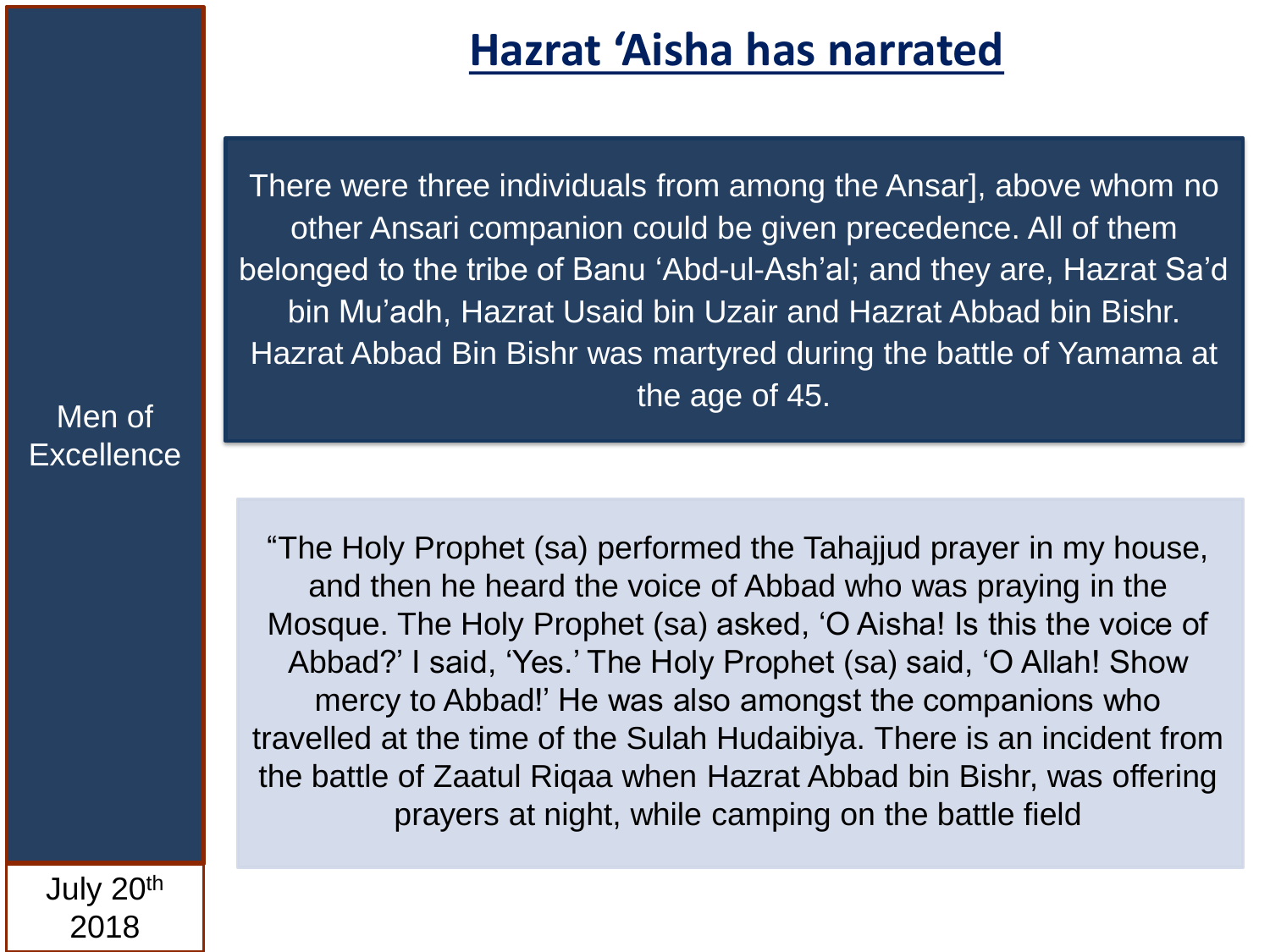The enemy spotted him and placed an arrow in his bow and fired it which pierced into the body of Hazrat Abbad bin Bishr. Hazrat Abbad bin Bishr was engaged in prayers at the time. He took out the arrow and threw it away and continued praying. He struck Abaad with another arrow but Abbad took it out and continued to pray. However, when he struck Abaad with an arrow for the third time, 'Ibad lost a lot of blood. Hazrat 'Ibad completed his prayers and woke up Hazrat Ammar bin Yassir. When Hazrat Ammar bin Yassir saw Hazrat Abbad's condition, he enquired, "Why did you not wake me up before?" Hazrat Abbad responded by saying: "I was reciting Surah Kahaf during salat and I did not feel like cutting it short." Such were the standards of worship of these people.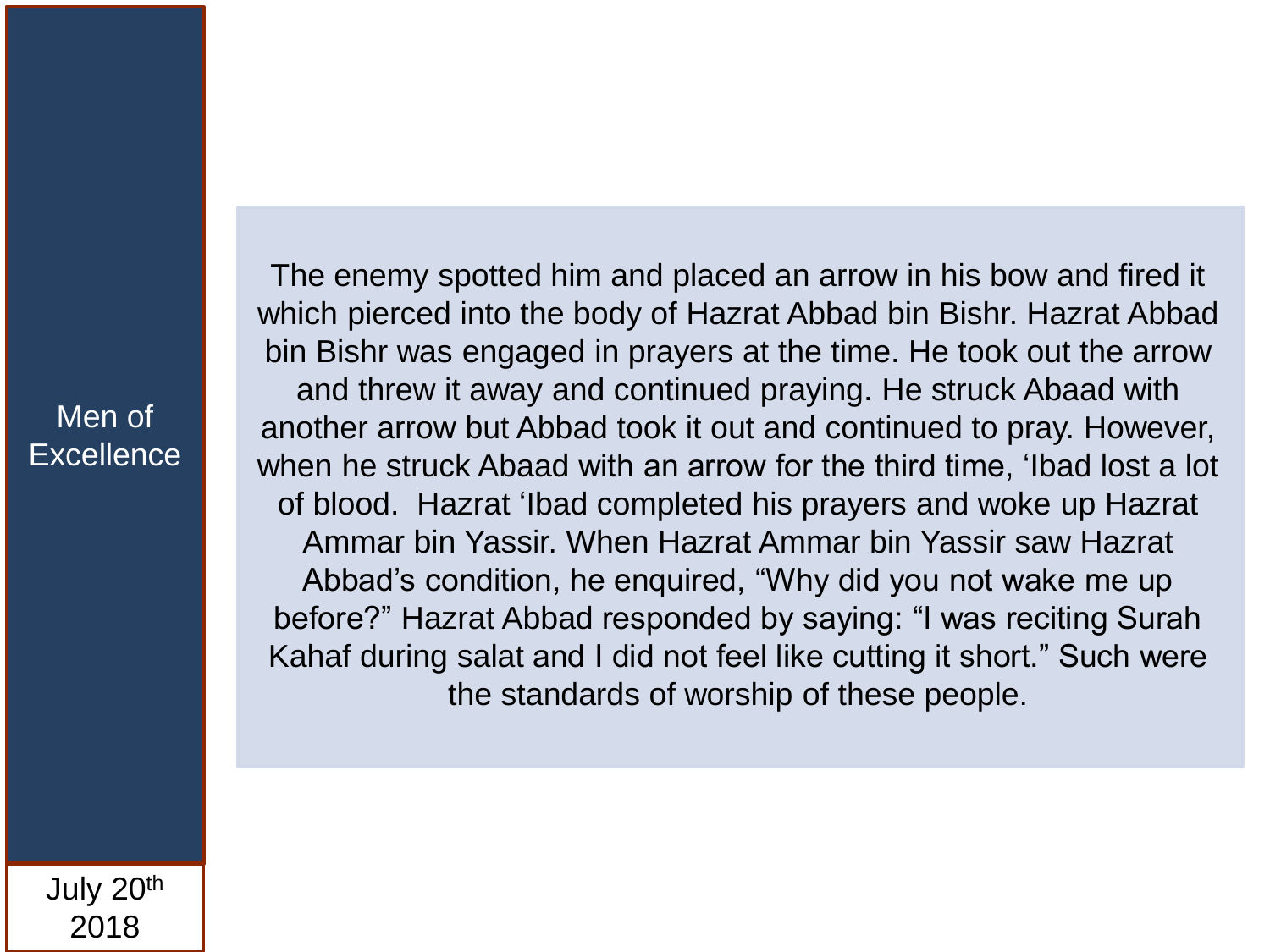### **Hazrat Abu Sa'eed Khudhri narrates**

"I heard Hazrat Abbad bin Bishr stating 'O Abu Sa'eed! I saw in a dream last night that the heavens were opened for me and were closed shut. God willing, I will achieve martyrdom.' I said: 'By God! You have witnessed something really good.'" Hazrat Abbad bin Bishr was martyred that day.

There was a companion whose name was Hazrat Suwaad bin Ghazyah (ra) who was an Ansari and was from the Banu Adi bin Najar tribe. He took part in the battle of Badr, Uhud, Khandaq and the battles that took place afterwards. He imprisoned Khalid Bin Hasham Makhzoomi in the battle of Badr. It is narrated that the Holy Prophet (sa) sent him as the collector of revenue in Khaibar. He returned with excellent dates and the Holy Prophet (sa) purchased 3 kg of dates from him in return for 3.5 kg of normal dates.' The Holy Prophet (sa) liked the dates so he purchased them for its actual price by exchanging dates in return.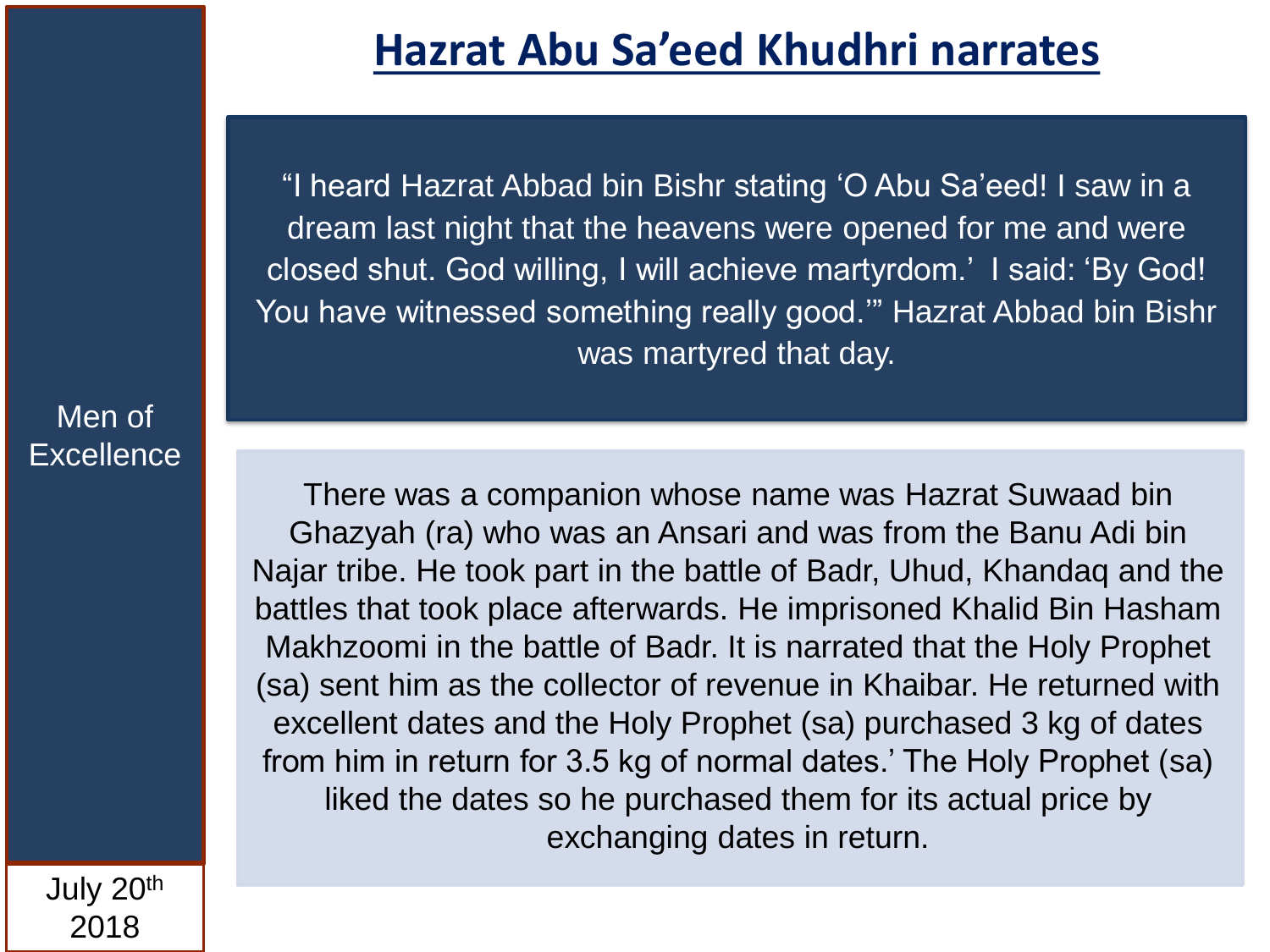Hazrat Mirza Bashir Ahmad Sahib writes in his book in relation to the Battle of Badr & Hazrat Suwaad blessed fortune & love for the Holy Prophet (sa).

Men of **Excellence** 

"It was Friday the 17th of Ramaḍān 2 A.H.2 or the 14th of March 623 A.D., according to the Christian calendar system. In the morning, Ṣalat was first offered and then these worshippers of Divine Unity fell in to prostration before the One God, in an open field. After this, the Holy Prophet (sa) delivered an address on Jihad. When light began to appear, the Holy Prophet (sa) began to arrange the Muslim ranks with the indication of an arrow. A Companion by the name of Sawad (ra) was standing somewhat ahead of his row. The Holy Prophet (sa) used his arrow to indicate that he should move back in line. It so happened however, that the wooden part of the arrow belonging to the Holy Prophet (sa) touched his chest, whereupon he boldly protested, 'O Messenger of Allah! God has sent you with the truth and justice, but you have unjustly poked me with your arrow. By God, I insist upon retribution.'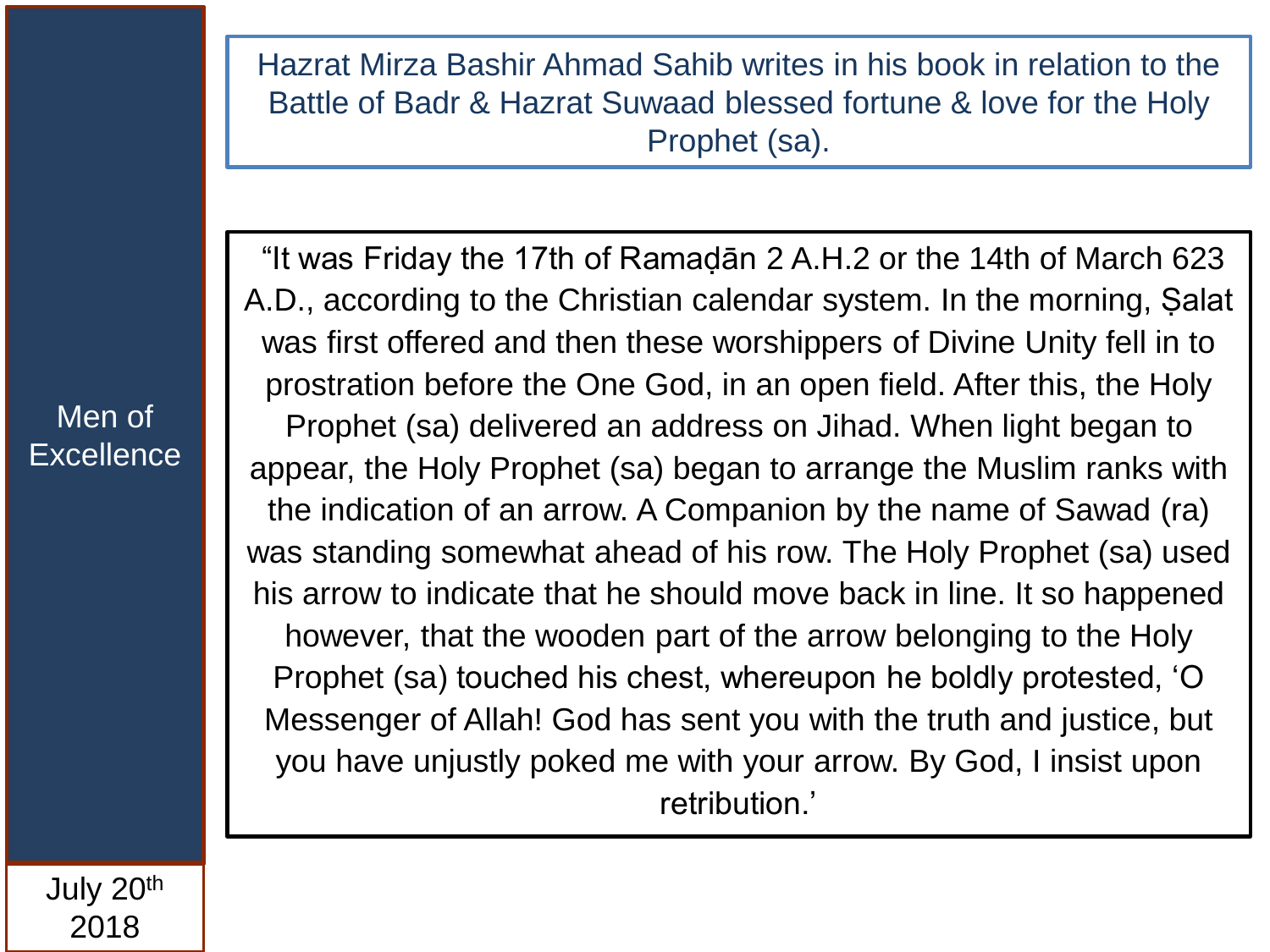The Companions were shocked, as to what had gotten into Sawada (ra). However, the Holy Prophet (sa) stated with extreme affection, 'Alright Sawad, you may poke me with an arrow as well,' and the Holy Prophet (sa) lifted the cloth upon his chest. In his immense love, Sawada (ra) stepped forward and kissed the chest of the Holy Prophet (sa). The Holy Prophet (sa) smiled and inquired, 'Why did you devise this plan?' He responded with a trembling voice, 'O Messenger of Allāh! The enemy is before us. There is no telling whether I shall live to return or not. It was my desire, therefore, to touch your blessed body before my martyrdom'"